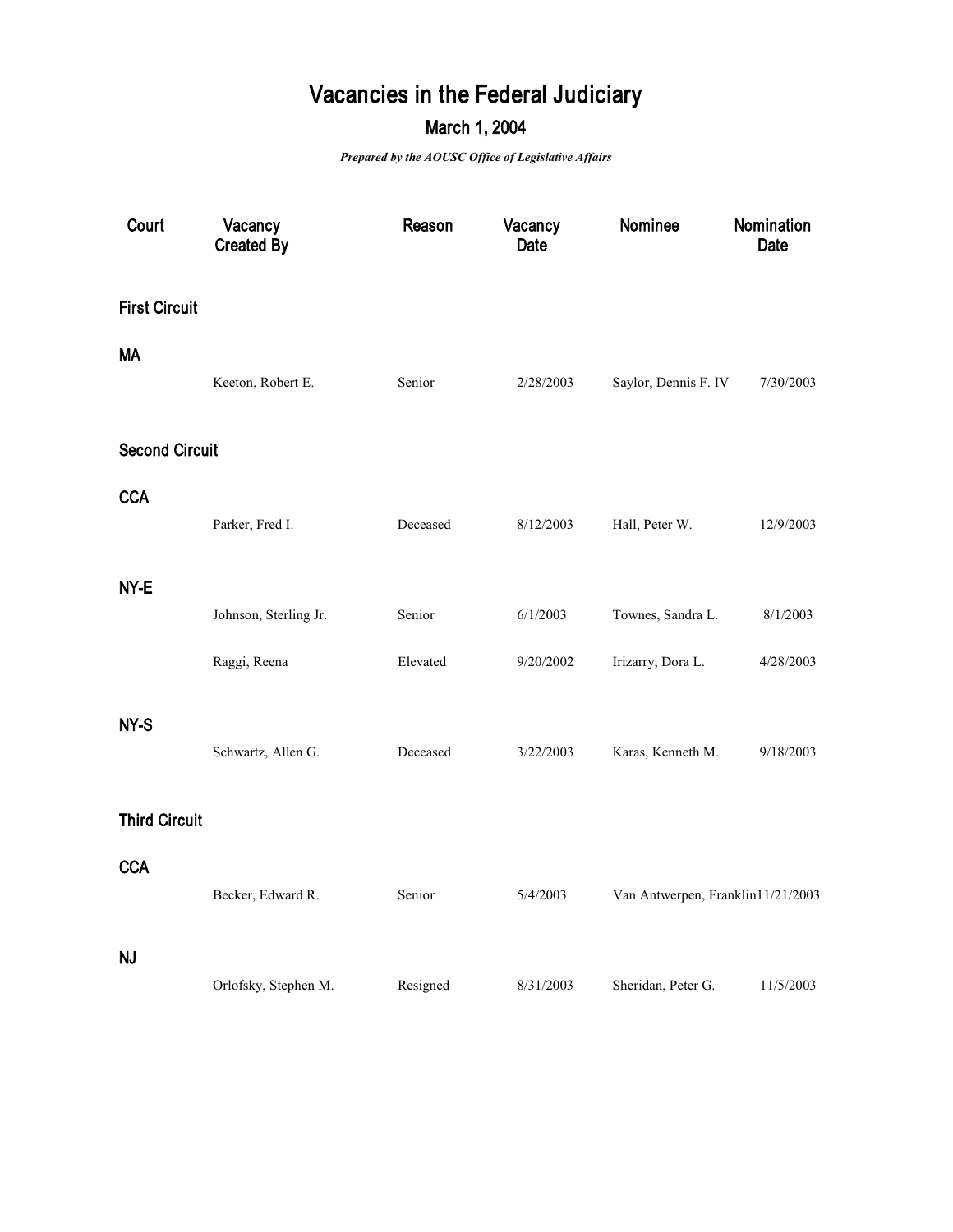| Court                   | Vacancy<br><b>Created By</b> | Reason       | Vacancy<br>Date | Nominee               | Nomination<br>Date |
|-------------------------|------------------------------|--------------|-----------------|-----------------------|--------------------|
| (Third Circuit – cont.) |                              |              |                 |                       |                    |
| PA-E                    |                              |              |                 |                       |                    |
|                         | Buckwalter, Ronald L.        | Senior       | 12/11/2003      | Stengel, Lawrence F.  | 11/6/2003          |
|                         | Hutton, Herbert J.           | Senior       | 9/6/2003        | Diamond, Paul S.      | 1/20/2004          |
|                         | Waldman, Jay C.              | Deceased     | 5/30/2003       | Sanchez, Juan R.      | 11/25/2003         |
|                         | Yohn, William H. Jr.         | Senior       | 11/20/2003      | Pratter, Gene E. K.   | 11/3/2003          |
| PA-W                    |                              |              |                 |                       |                    |
|                         | Cindrich, Robert J.          | Resigned     | 1/31/2004       |                       |                    |
| <b>Fourth Circuit</b>   |                              |              |                 |                       |                    |
| <b>CCA</b>              |                              |              |                 |                       |                    |
|                         | Murnaghan, Francis           | Deceased     | 8/31/2000       | Allen, Claude A.      | 1/20/2004          |
|                         | Phillips, J. Dickson Jr.     | Senior       | 7/31/1994       | Boyle, Terrence W.    | 1/7/2003           |
| NC-E                    |                              |              |                 |                       |                    |
|                         | Britt, W. Earl               | Senior       | 12/7/1997       | Dever, James C. III   | 1/7/2003           |
| NC-W                    |                              |              |                 |                       |                    |
|                         | PL 107-273                   | New Position | 7/15/2003       | Conrad, Robert Jr.    | 4/28/2003          |
| <b>SC</b>               |                              |              |                 |                       |                    |
|                         | Houck, C. Weston             | Senior       | 10/1/2003       | Harwell, Robert Bryan | 1/20/2004          |
| VA-E                    |                              |              |                 |                       |                    |
|                         | Morgan, Henry C. Jr.         | Senior       | 2/8/2004        | Kelley, Walter D. Jr. | 10/31/2003         |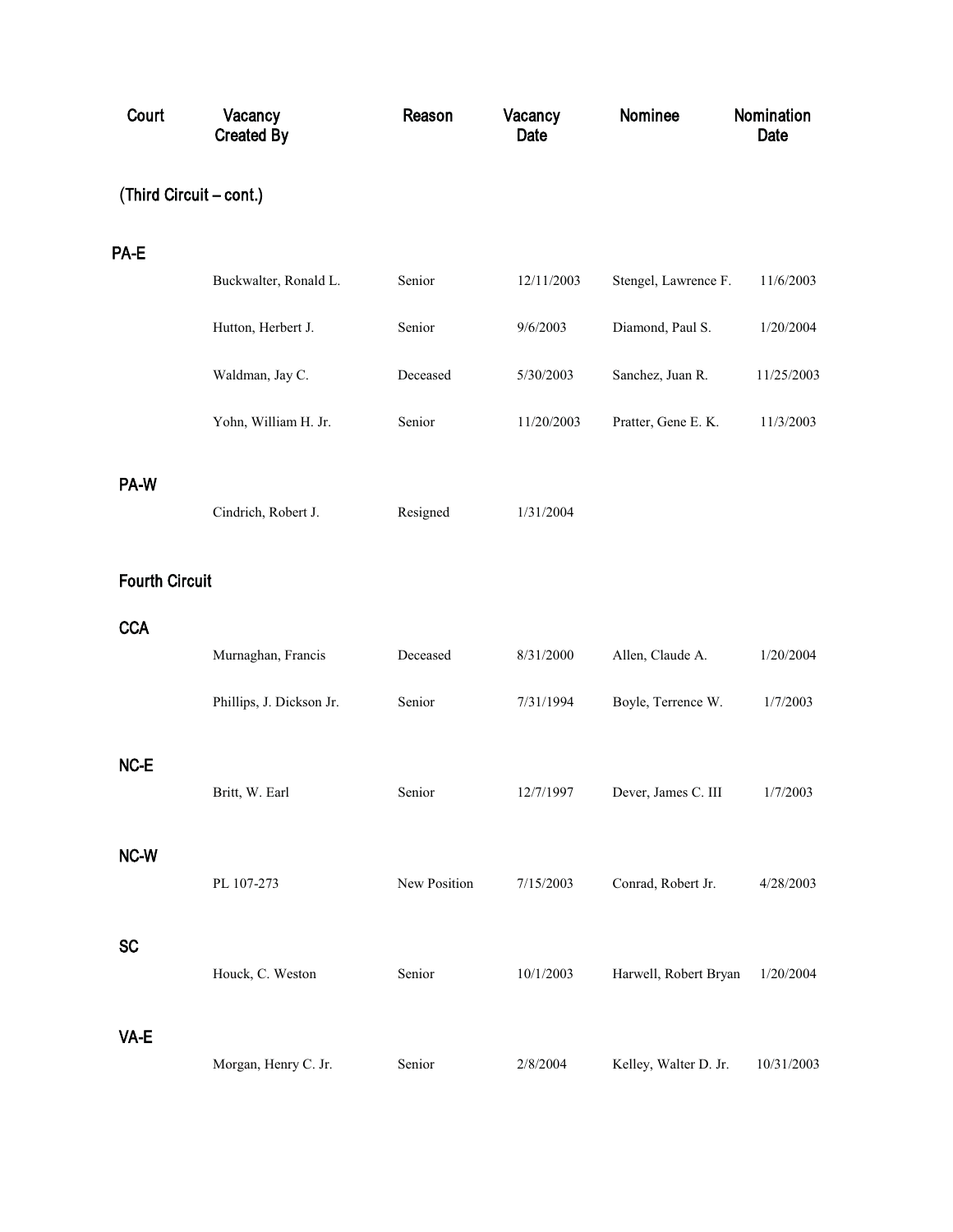| Court                | Vacancy<br><b>Created By</b>                                                                        | Reason   | Vacancy<br>Date | Nominee                                   | Nomination<br>Date |
|----------------------|-----------------------------------------------------------------------------------------------------|----------|-----------------|-------------------------------------------|--------------------|
| <b>Fifth Circuit</b> |                                                                                                     |          |                 |                                           |                    |
| <b>CCA</b>           |                                                                                                     |          |                 |                                           |                    |
|                      | Garwood, William L.                                                                                 | Senior   | 1/23/1997       | Owen, Priscilla Richman 1/7/2003          |                    |
|                      | Politz, Henry A.                                                                                    | Senior   | 8/10/1999       | <i>*Pickering, Charles W. Sr.1/7/2003</i> |                    |
|                      | *(Renominated to this position on 2/6/2004 following the temporary recess appointment on 1/16/2004) |          |                 |                                           |                    |
| MS-S                 |                                                                                                     |          |                 |                                           |                    |
|                      | *Pickering, Charles W. Sr.                                                                          | Elevated | 1/16/2004       |                                           |                    |
|                      |                                                                                                     |          |                 |                                           |                    |
| TX-N                 | Buchmeyer, Jerry L.                                                                                 | Senior   | 9/5/2003        | Boyle, Jane J.                            | 11/24/2003         |
| TX-E                 |                                                                                                     |          |                 |                                           |                    |
|                      | Hannah, John H. Jr.                                                                                 | Deceased | 12/4/2003       |                                           |                    |
| <b>Sixth Circuit</b> |                                                                                                     |          |                 |                                           |                    |
|                      |                                                                                                     |          |                 |                                           |                    |
| <b>CCA</b>           | Keith, Damon                                                                                        | Senior   | 5/1/1995        | Griffin, Richard                          | 1/7/2003           |
|                      | Kennedy, Cornelia                                                                                   | Senior   | 3/1/1999        | Neilson, Susan Bieke                      | 1/7/2003           |
|                      | Ryan, James L.                                                                                      | Senior   | 1/1/2000        | Saad, Henry W.                            | 1/7/2003           |
|                      | Suhrheinrich, Richard F.                                                                            | Senior   | 8/15/2001       | McKeague, David W.                        | 1/7/2003           |
|                      |                                                                                                     |          |                 |                                           |                    |
| MI-E                 | Duggan, Patrick J.                                                                                  | Senior   | 9/29/2000       | Ryan, Daniel P.                           | 4/28/2003          |
|                      | Gadola, Paul V.                                                                                     | Senior   | 1/31/2001       | Ludington, Thomas L.                      | 1/7/2003           |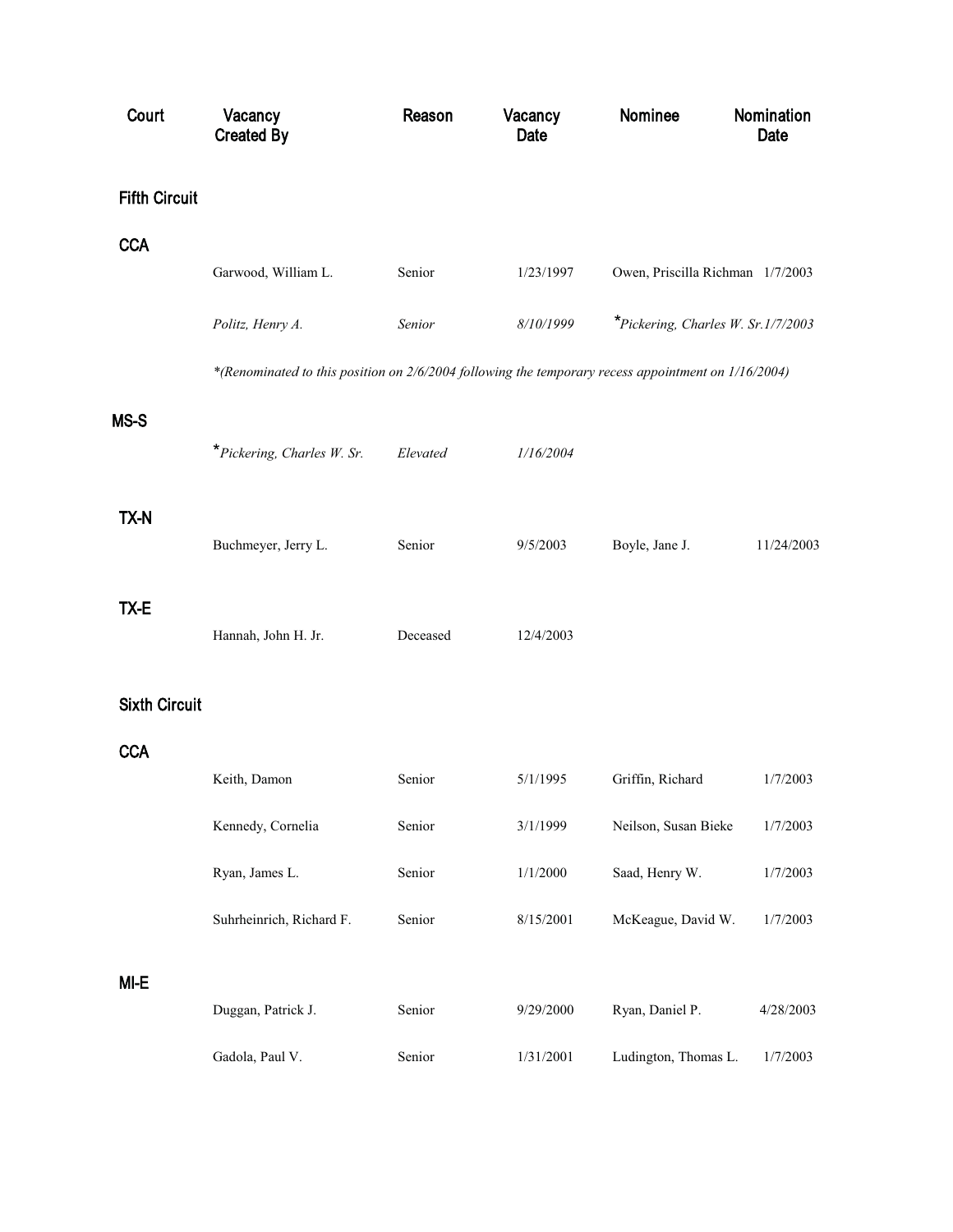| Court                 | Vacancy<br><b>Created By</b>                        | Reason       | Vacancy<br>Date | Nominee                         | Nomination<br>Date |
|-----------------------|-----------------------------------------------------|--------------|-----------------|---------------------------------|--------------------|
| <b>Eighth Circuit</b> |                                                     |              |                 |                                 |                    |
| <b>CCA</b>            |                                                     |              |                 |                                 |                    |
|                       | Bowman, Pasco M.                                    | Senior       | 8/1/2003        | Gruender, Raymond W. 9/29/2003  |                    |
|                       | McMillian, Theodore                                 | Senior       | 7/1/2003        | Benton, William Duane 2/12/2004 |                    |
| AR-E                  |                                                     |              |                 |                                 |                    |
|                       | Reasoner, Stephen M.                                | Senior       | 9/19/2002       | Holmes, J. Leon                 | 1/29/2003          |
| <b>Ninth Circuit</b>  |                                                     |              |                 |                                 |                    |
| <b>CCA</b>            |                                                     |              |                 |                                 |                    |
|                       | Browning, James R.                                  | Senior       | 9/1/2000        | Kuhl, Carolyn B.                | 1/7/2003           |
|                       | Nelson, Thomas                                      | Senior       | 11/14/2003      | Myers, William III              | 5/15/2003          |
| ΑZ                    |                                                     |              |                 |                                 |                    |
|                       | Rosenblatt, Paul G.                                 | Senior       | 10/30/2003      | Wake, Neil Vincent              | 10/22/2003         |
| CA-S                  |                                                     |              |                 |                                 |                    |
|                       | PL 107-273                                          | New Position | 7/15/2003       | Benitez, Roger T.               | 5/1/2003           |
| HI                    |                                                     |              |                 |                                 |                    |
|                       | Kay, Alan C.                                        | Senior       | 1/1/2000        | Rohlfing, Frederick W.          | 1/7/2003           |
| WA-W                  |                                                     |              |                 |                                 |                    |
|                       | 28 USC 133 (per Barbara<br>Rothstein, FJC Director) | FJC Director | 9/8/2003        | Martinez, Ricardo S.            | 10/14/2003         |
|                       | Zilly, Thomas S.                                    | Senior       | 1/1/2004        | Robart, James L.                | 12/9/2003          |